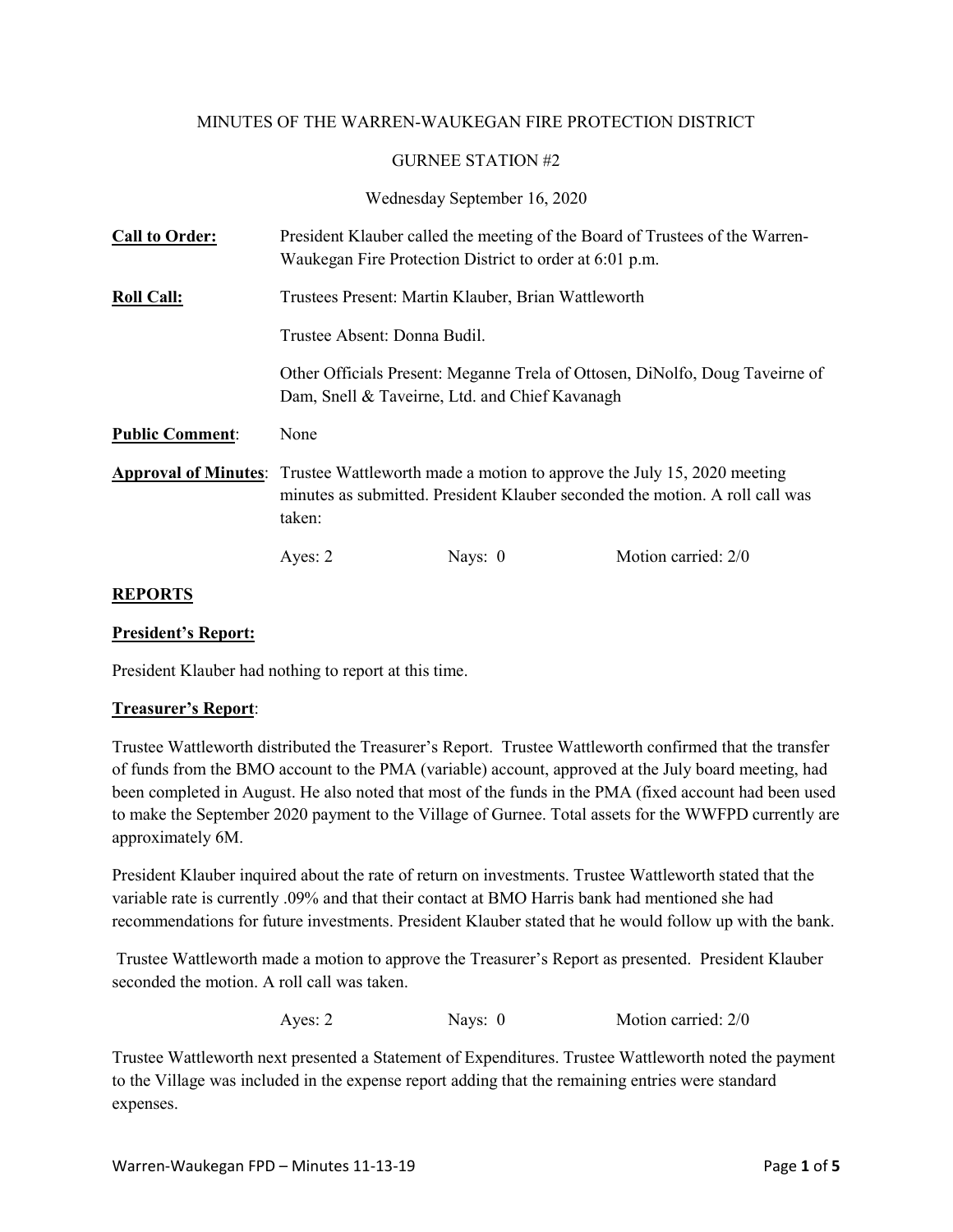| <b>Proposed Expenditures</b>   | Date    | <b>Description</b>         | <b>Amount</b>  |
|--------------------------------|---------|----------------------------|----------------|
| <b>Beverly Shannon</b>         | 7/15/20 | <b>Recording Secretary</b> | \$180.00       |
| Ottosen, Britz, Kelly, Gilbert | 7/31/20 | Legal                      | \$1612.50      |
| <b>Andres Medical Billing</b>  | 7/25/20 | <b>Billing Services</b>    | \$2966.48      |
| Dam, Snell & Taveirne          | 7/31/20 | <b>CPA</b>                 | \$690.00       |
| <b>Cyber Construction</b>      | 9/1/20  | Website Maintenance        | \$1077.00      |
| Trustee Wattleworth            | 9/8/20  | Printer Ink                | \$87.11        |
| Village of Gurnee              | 6/30/20 | <b>Service Contract</b>    | \$1,057,970.65 |
| <b>Total</b>                   |         |                            | \$1,064,583.74 |

President Klauber made a motion to accept the Statement of Expenditures. Trustee Wattleworth seconded the motion. A roll call was taken:

| Ayes: 2 | Navs: 0 | Motion carried: 2/0 |
|---------|---------|---------------------|
|         |         |                     |

### **Secretary's Report:**

Trustee Budil was not present for the meeting.

### **Fire Chief's Report**:

Chief Kavanagh began by thanking the board for their part in Station #3 becoming a reality. Dirt on site has begun to be moved and the projected 12-month completion goal is still intact. The official address for Station #3 is 5330 Manchester Road and the Chief invited the board members to stop by any time during construction to see the progress being made. Chief Kavanaugh then made a visual presentation of the interior and exterior of the most current plans. The interior will include a Conference/Meeting/Classroom, a Watch Office for the Lt./Supervisor on duty, computer workstations for on duty personnel, a Great Room/kitchen, gender neutral locker room, seven individual bunks, laundry, IT room and work out area. The exterior is a black/gray brick with metal panels with a flagpole and hose tower out front. There will be a 911 emergency phone on site connected to a dispatcher who can see the person seeking help and address the situation if the station personnel are not present. The Chief ended the presentation by stating that the conference room/office space in the new station is available to the WWFPD board any time and reiterated the appreciation and excitement the fire department personnel all have for the new station.

During construction of station #3, the Chief with be meeting with the construction project manager every two weeks and be provided a written report which he will forward to the board. The Chief will also present a status update at each WWFPD board meeting. The Chief mentioned that an official ground breaking ceremony is impractical during the pandemic, which the board agreed was correct, but stated that he hoped the conditions will have changed enough over the next 12 months to enable a Grand Opening of Station #3 upon its completion.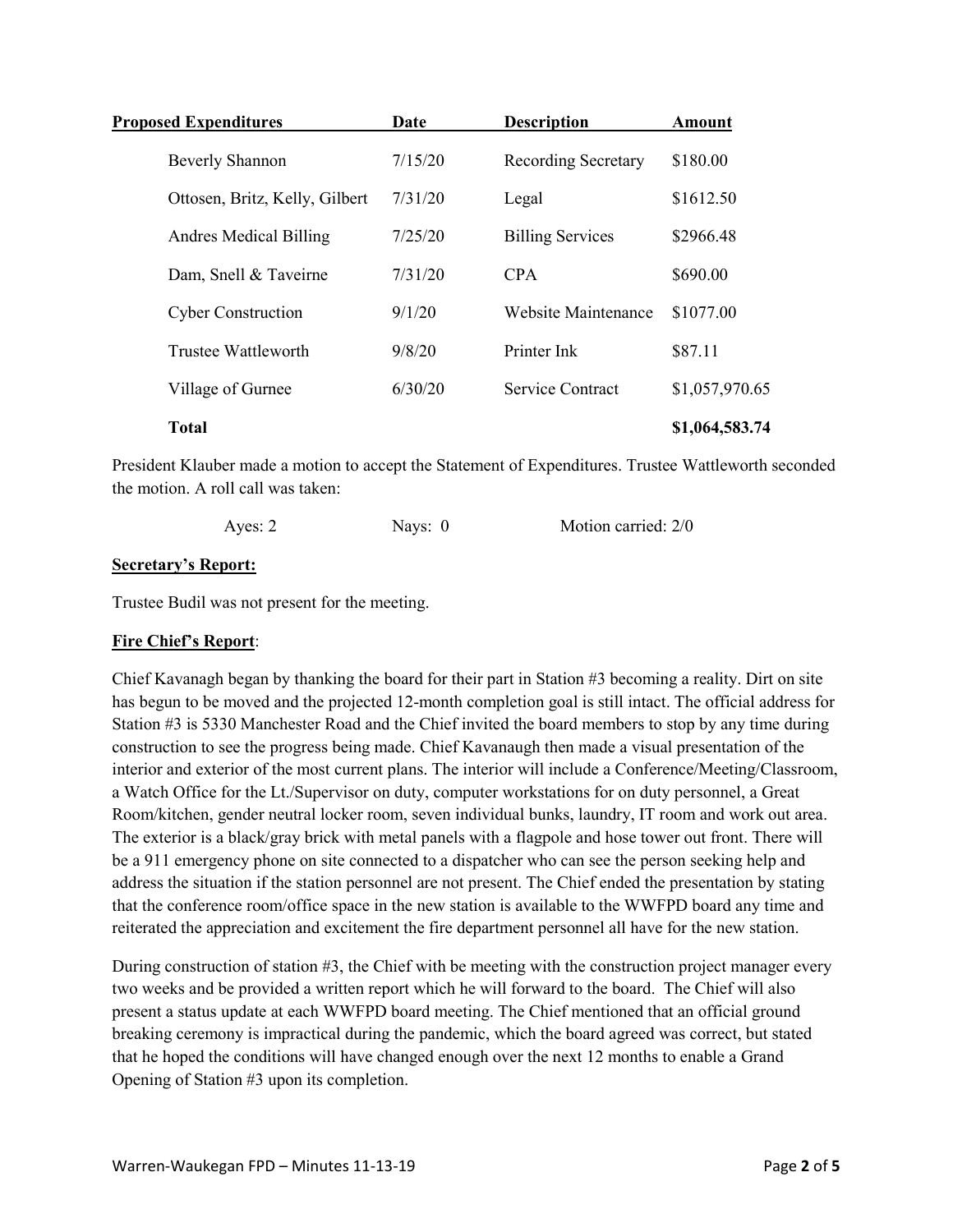Chief next reported on service calls. There are still calls to address Covid-19 and all personnel continue to wear PPE to all calls. To date there have not been any cases of Covid-19 among the fire department. If a family member is affected there is a protocol in place to allow someone time off without using accrued personal time which has been very helpful. Regular calls are back to 100% after decreasing due to stay at home orders. Summer calls were down a bit due to Six Flags never fully opening and there has not yet been a determination whether Six Flags will open for Fright Fest or Christmas season. There have been many auto accidents, a few small fires and a few active shooter calls that the fire department has responded to and while drug usage seems to have increased, overdose average 1 to 2 per month.

Chief Kavanaugh ended his report by stating that the fire stations remain closed to the public and no public events, or community outreach programs have been scheduled due to the pandemic.

### **Attorney's Report**:

Ms. Trela stated she had nothing to report at this time.

### **Old Business:**

- a. Ambulance Billing complaints: None
- b. Annexations: None

#### **New Business:**

a. Approval of Engagement Letter for Dam, Snell & Taveirne, Ltd.

Mr. Taveirne presented the letter of engagement to continue as the Certified Public Account for the WWFPD.

President Klauber made a motion to accept the letter of engagement from Dan, Snell & Taveirne. Trustee Wattleworth seconded the motion. A roll call was taken:

Ayes: 2 Nays: 0 Motion carried: 2/0

b. Review and Approval of Financial Reports:

Mr. Taveirne presented the board with the 2020 Audit Report, the 2020 Comptroller's Annal Financial Report and the 2020 Treasurer's Annual Financial Report.

The 2020 Audit Report is missing the letter of collateral from BMO Harris. Trustee Wattleworth stated that he had requested it to no avail. President Klauber noted that this had happened in the past and Trustee Wattleworth would need to speak with a Supervisor at the bank. Ms. Trela stated that the audit could be approved with the condition that the collateral letter would be included at a later date as well as the signature of the board secretary, Trustee Budil, who was unable to attend tonight's meeting. Ms. Trela will ensure the proper notice to the public regarding the audit is posted.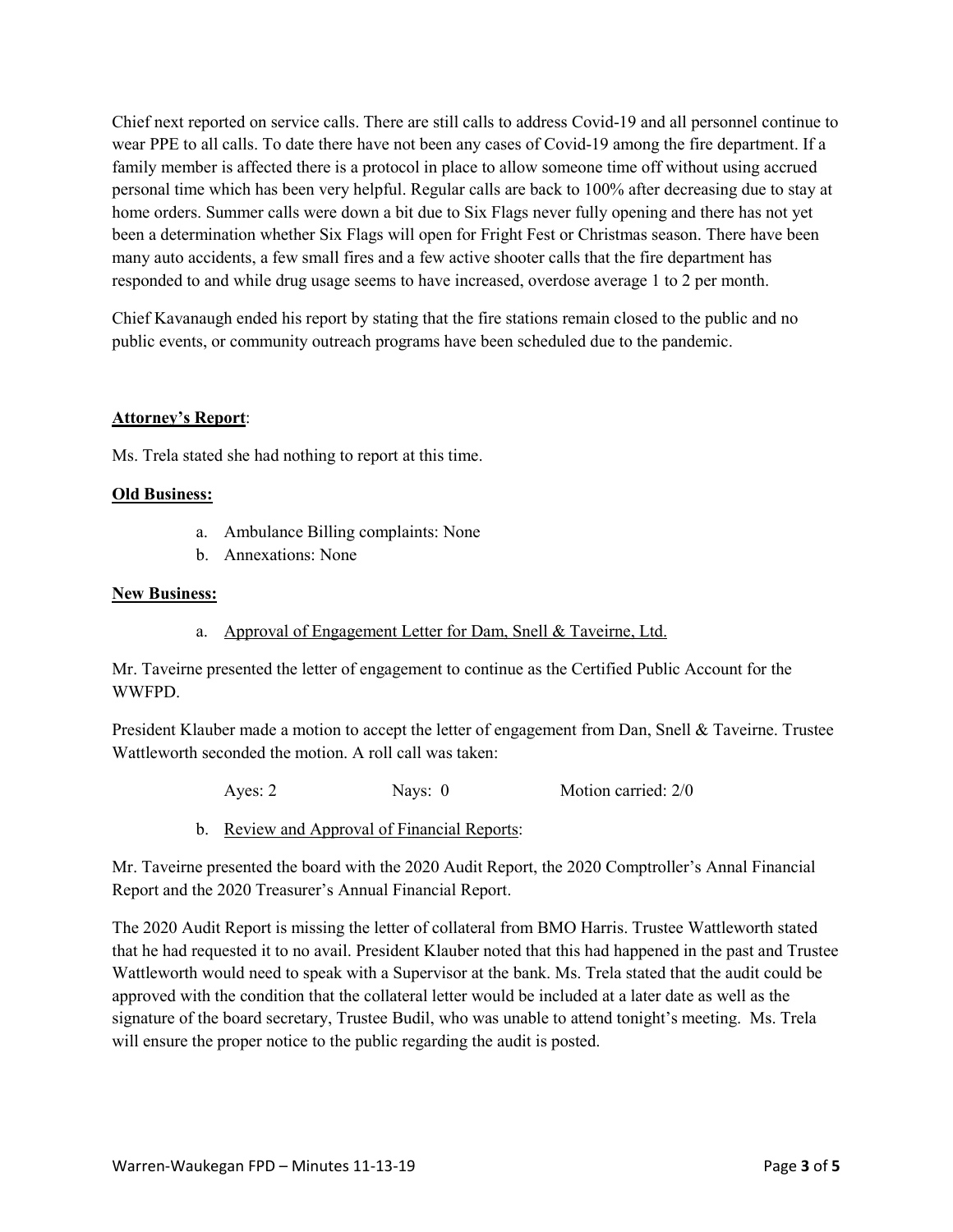Mr. Taveirne made note of two specific lines in the audit.

- 1. Property income had decreased due to previous tax abatement passed by the WWFPD.
- 2. Property tax abjections had been settled but not yet paid.

President Klauber made a motion to accept the 2020 Audit Report, the 2020 Comptroller's Annal Financial Report and the 2020 Treasurer's Annual Financial Report from Dan, Snell & Taveirne with the condition a collateral letter will be obtained from BMO Bank and included with the final audit. Trustee Wattleworth seconded the motion. A roll call was taken:

```
Ayes: 2 Nays: 0 Motion carried: 2/0
```
At this point Mr. Taveirne presented the board with documents projecting possible WWFPD financial outcomes integrating various levy, abatement, and collection scenarios. Mr. Taveirne used the previous two years for reference and the forecasts were based on 95% collection of property taxes and 2% CPI. Mr. Taveirne reminded the board that the ongoing and unknown ramifications of the Covid-19 virus make projections as well as the amount to hold in reserve accounts more uncertain. When asked by the board when levy/abatement decisions needed to be made, Ms. Trela stated that the levy determination needs to be approved at the November board meeting, but that any abatement determination can wait until the January meeting. The board members asked many questions and it was decided to discuss the issues after Trustee Budil had been given the documents and all the board members had had a chance to review them.

c. Review of Closed Session Minutes

Ms. Trela will gather any closed session minutes for review and determination of action to the next board meeting.

# d. Review of notice of Joint Review Board Meeting – City of Park City/ Old Skokie Road Redevelopment Project Area.

A request for a representative to attend the Joint Review Board Meeting – City of Park City/ Old Skokie Road Redevelopment Project Area meeting on September 23, 2020 at 1PM was sent to the WWFPD. It was decided that either Chief Kavanaugh or Jodi Luka would attend, take notes and report back to the WWFPD board what if any impact the actions decided upon at the meeting would have on WWFPD services.

**Closed Session:** None

# **Action Items from Closed Session:** None

# **Review agenda for next meeting November 18***, 2020***:**

• Levy Determination